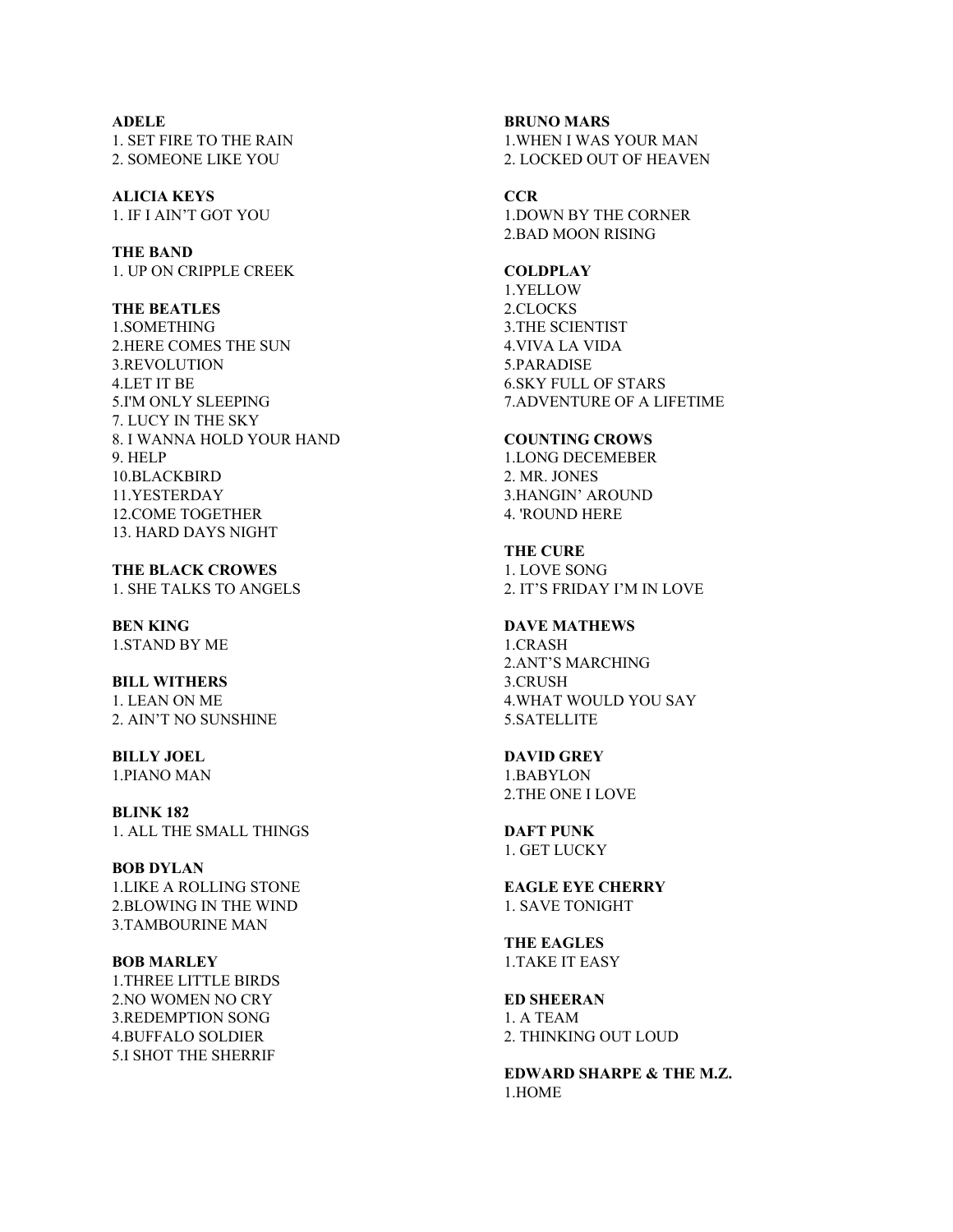**THE EXTREME** 1. MORE THAN WORDS

**FRANKIE VALLI** 1.CAN'T TAKE MY EYES OFF YOU

**THE FRAY** 1.HOW TO SAVE A LIFE

**FOO FIGHTERS** 1. EVERLONG 2. THERE GOES MY HERO

**FUN** 1. WE ARE YOUNG

**GIN BLOSSOMS** 1. HEY JEALOUSY

**GOO GOO DOLLS** 1. SLIDE 2.IRIS

**GOTYE** 1. SOMEBODY I USED 2 KNOW

**GREATFUL DEAD** 1.FRIEND OF THE DEVIL 2.CASEY JONES

**GREEN DAY** 1. TIME OF YOUR LIFE 2. LONG VIEW 3. BASKET CASE

**HOZIER** 1.CHURCH

**IMAGINE DRAGONS** 1. IT'S TIME 2. RADIOACTIVE

**INDIE ARIE** 1. VIDEO

**IRON & WINE** 1. I WENT WALKING 2. SUCH GREAT HEIGHTS

**JACK JOHNSON** 1. FLAKE

**JAMES BROWN** 1.I FEEL GOOD

**JASON MIRAZ** 1.I'M YOURS 2. LUCKY

**JEFF BUCKLEY** 1.HALLELUJAH 2.U SHOULD HAVE COME OVER

**JIMMY EAT WORLD** 1. THE MIDDLE

**JOHNNY CASH** 1.JACKSON 2.RING OF FIRE 3.FOLSOM PRISON 4.WALK THE LINE

**JOHN LEGEND** 1. ALL OF YOU **JUSTIN TIMBERLAKE** 1.CAN'T STOP THE FEELING

**JOHN MAYER** 1.DAUGHTER 2.WAITING ON THE WORLD

**JOHN MELONCAMP** 1. JACK & DIANE

**LIT** 1. MY OWN WORST ENEMY

**LYNYRD SKYNYRD** 1. SIMPLE MAN 2. SWEET HOME ALABAMA

**THE LUMINEERS** 1.HO HEY

**MAROON 5** 1. SUNDAY MORNING 2.THIS LOVE

**MATCHBOX 20** 1. 3 A.M.

**MICHAEL JACKSON** 1. BILLY JEAN 2. BEAT IT

**MICHAEL BUBBLE** 1. EVERYTHING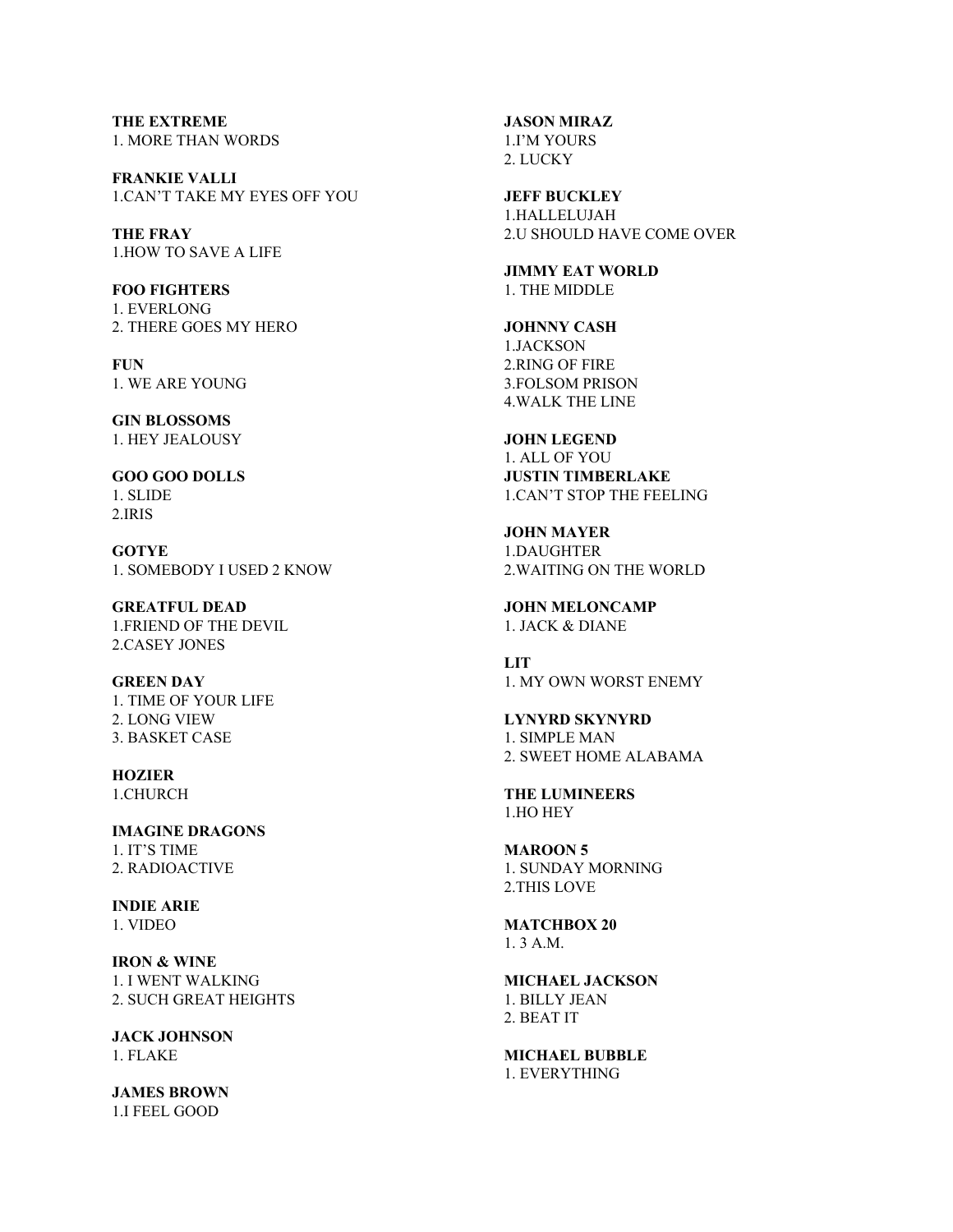**MUMFORD & SONS** 1.THE CAVE 2.I WILL WAIT

**NEIL YOUNG** 1.OLD MAN 2.HEART OF GOLD

**NIRVANA** 1. SMELLS LIKE TEEN SPIRIT 2. ALL APOLOGIES

**NORAH JONES** 1.COME AWAY WITH ME 2.DON'T KNOW WHY

**OASIS** 1.CHAMPAGNE SUPERNOVA 2.WONDERWALL 3.DON'T LOOK BACK IN ANGER

**OLD CROW MEDICINE SHOW** 1. WAGON WHEEL

**ONE DIRECTION** 1.THE STORY OF MY LIFE 2.YOU DON'T KNOW YOU'RE BEAUTIFUL

**PASSENGER** 1.LET HER GO

**PEARL JAM** 1.HEARTS AND THOUGHTS 2.BETTER MAN 3.JEREMY 4.BLACK 5.YELLOW LEDBETTER 6. ALIVE

**PHARRELL WILLIAMS** 1. HAPPY

**PHILLIP PHILLIPS** 1.HOME

**PINK FLOYD** 1.WISH YOU WERE HERE 2.COMFORTABLY NUMB 3.BRAIN DAMMAGE

**PLAIN WHITE T'S** 1.HEY THERE DELILAH **QUEEN** 1.WE ARE THE CHAMPIONS

**RADIOHEAD** 1.KARMA POLICE 2.FAKE PLASTIC TREES 3.HIGH & DRY

**THE RAMONES** 1. I WANT TO BE SEDATED

**RAY LAMONTAGNE** 1.TROUBLE 2.JOLENE

**R.E.M.** 1.LOSING MY RELIGION 2.MAN ON THE MOON 3.THE ONE I LOVE

**ROLLING STONES** 1.SATISFACTION 2.WILD HORSES 3. SYMPATHY FOR THE DEVIL

**ROY ORBISON** 1.PRETTY WOMAN

**SAM SMITH** 1.IM NOT THE ONLY ONE 2.STAY WITH ME

**SEMISONIC** 1.CLOSING TIME

**THE SHINS** 1. NEW SLANG 2. KISSING THE LIPLESS 3. GONE FOR GOOD

**SUBLIME** 1.SANTERIA 2.WHAT I GOT 3.THE WRONG WAY 4.BAD FISH

**SIMON & GARFUNKEL** 1.THE BOXER 2.SOUNDS OF SILENCE 3.MRS. ROBINSON 4.CECILIA 5.THE ONLY LIVING BOY IN NY